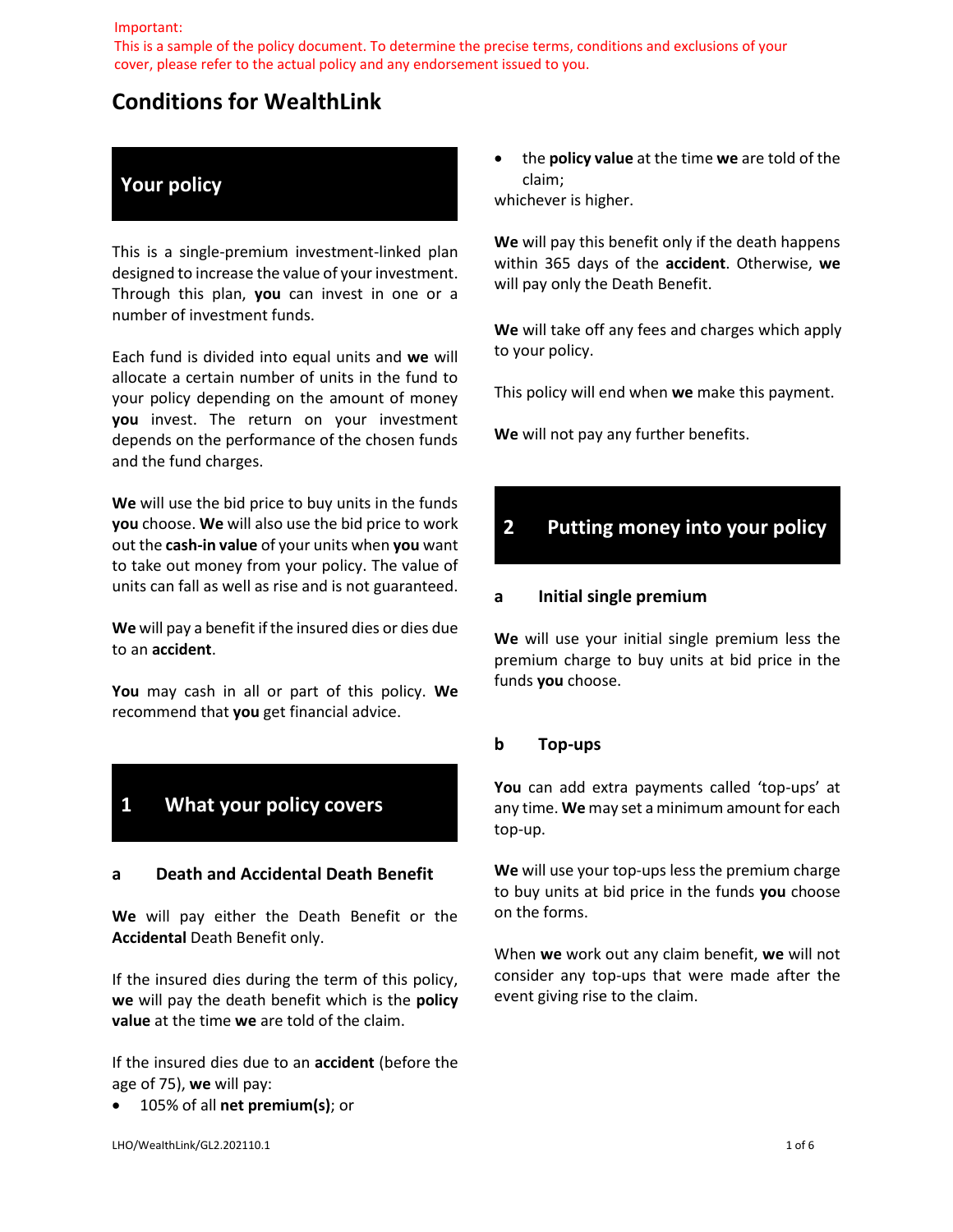## **3 Options you have**

#### **a Switching funds**

**You** can switch between funds at any time. If **you**  are not switching out of a fund completely, **we**  may tell **you** to leave a minimum amount in that fund.

**We** may charge **you** a small amount and set a minimum amount for each switch. **We** may also limit the number of switches **you** can carry out.

**We** may take this action when **we** have good reason to suspect that by switching funds **you** are taking part in activities which aim to take unfair advantage of market timing opportunities. Market timing refers to the practice of short-term buying and selling of units to take advantage of fund pricing. **We** may also do this if **you** show a pattern of carrying out a lot of transactions over the short term or your transactions are likely, in **our**  reasonable opinion, to disrupt the pricing of units of the funds affected.

#### **b Loans**

**You** cannot take a loan from this policy.

# **4 Taking money out of your policy**

**You** may take money out of your policy by cashing in your units partly or fully. **We** will cash in units (at the bid price) to make the payments. **We** may set a minimum amount which **you** can withdraw.

**We** may also require **you** to leave behind a minimum amount in the fund or **policy value**.

Your policy will end after **you** cash in your units fully.

## **5 Other charges**

There will be charges for the cost of setting up your investment-linked policy and the advice **you**  receive. The charges also cover dealing with your policy and investing your money. These charges are set out below.

#### **a Annual management fee**

This is an ongoing fee that **we** take from the funds. **We** work this out as a percentage of the value of your chosen funds.

#### **b Policy fee**

**We** do not charge any policy fee. However, **we**  may change this at any time by giving **you** notice.

#### **c Insurance cover charge**

**We** do not charge for insurance cover. However, **we** may change this at any time by giving **you**  notice.

#### **d Premium charge**

**We** will deduct a premium charge of 3.5% from both the initial single premium and for each and every top-up.

**We** may change the premium charge at any time by giving **you** notice.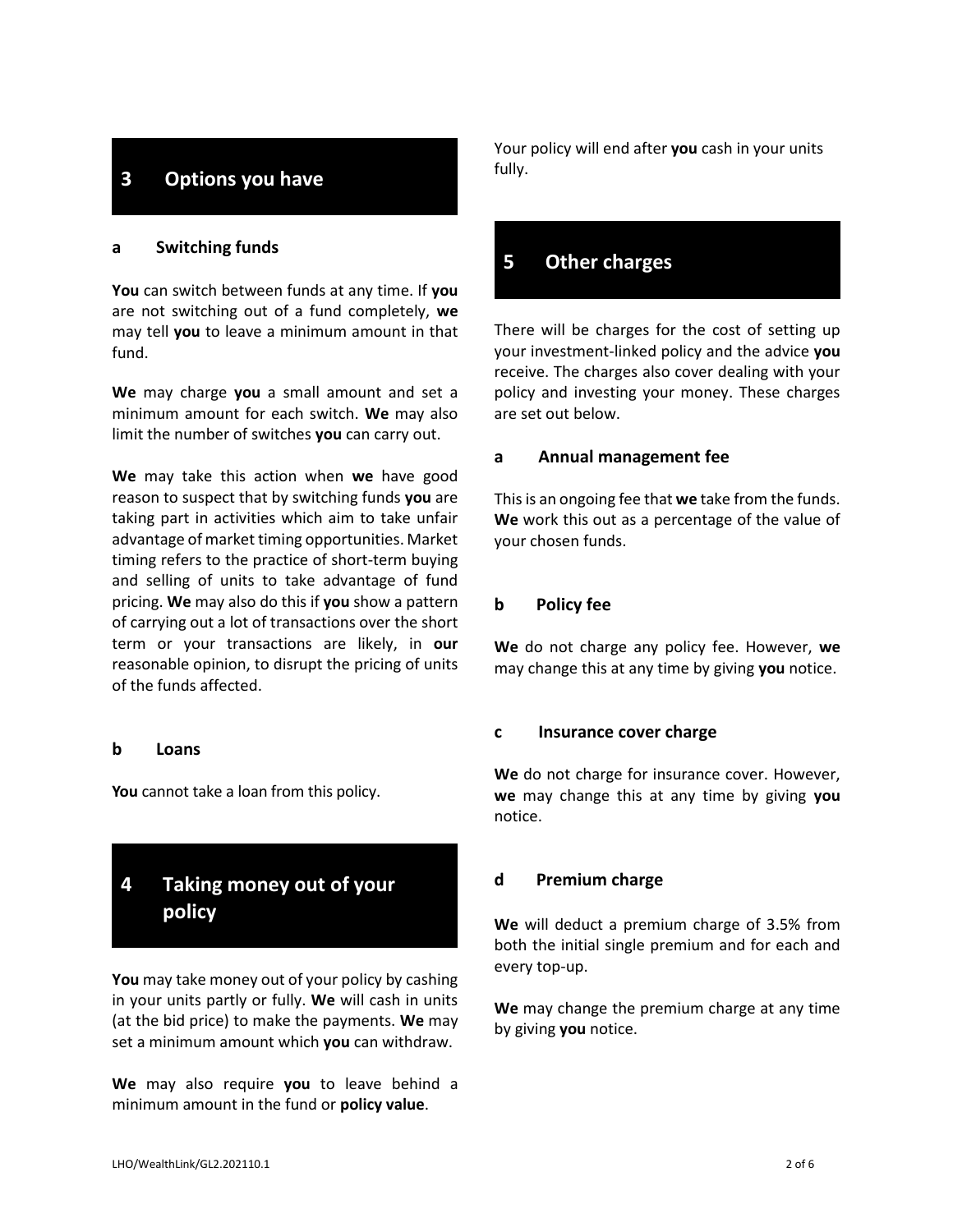#### **e Other charges**

**We** will take from the funds all direct expenses relating to buying, selling and valuing the investments of the funds.

## **6 Fund dealing times and pricing basis**

**We** must receive your complete instructions (and premium payment for a 'buy' instruction) by 3pm Singapore time for your instruction to be dealt with on the same business day.

If it is not a business day (for example, it is a Saturday, Sunday or public holiday), **we** will deal with your instructions on the following business day.

**We** may change the 3pm cut-off point at any time by giving **you** notice.

**We** deal with **our** funds on a forward-pricing basis (in other words, **we** work out the price only when the market closes on that dealing day). This means that **we** cannot know beforehand the prices at which instructions will be carried out.

**You** can find the bid prices of the funds on **our**  website.

## **7 Distributions**

### **a Declaration of distributions**

**We** may declare distributions for certain funds which have a distribution option. **You** will be entitled to receive these distributions if your

policy has not ended and has units held in these funds on the date **we** declare the distribution. The distribution amount will depend on the number of units **you** hold in these funds on the date **we** declare the distribution.

**We** set out the dates of when **we** announce, declare and pay out the distributions in the 'Semi Annual Fund Report' and 'Annual Fund Report', or its equivalent.

Distributions are not guaranteed. **We** may or may not pay a distribution every year.

#### **b Reinvesting distributions**

For all funds that declare distributions, **we** will reinvest each distribution into the fund from which it is paid. **We** do this by buying units at the bid price (unless **we** say otherwise) on the payout date as set out in the 'Semi Annual Fund Report' or 'Annual Fund Report', or its equivalent. Units reinvested is managed as part of your unit holdings in the policy. To avoid doubt, for any withdrawal including funds that declare distribution, fees and charge may apply.

However, if the distribution amount for a fund is at least S\$50, **you** can choose to receive all future distributions from that fund as payouts instead, by telling **us** in writing at least 30 days before the next declaration date set out in the 'Semi Annual Fund Report' or 'Annual Fund Report', or its equivalent. This applies as long as the fund is not bought under any of these schemes.

- Central Provident Fund Investment Scheme (CPFIS)
- Supplementary Retirement Scheme (SRS)

**We** will then follow this same choice for the later distributions of that fund, unless **you** tell **us** your new choice at least 30 days before the next declaration date set out in the 'Semi Annual Fund Report' or 'Annual Fund Report', or its equivalent.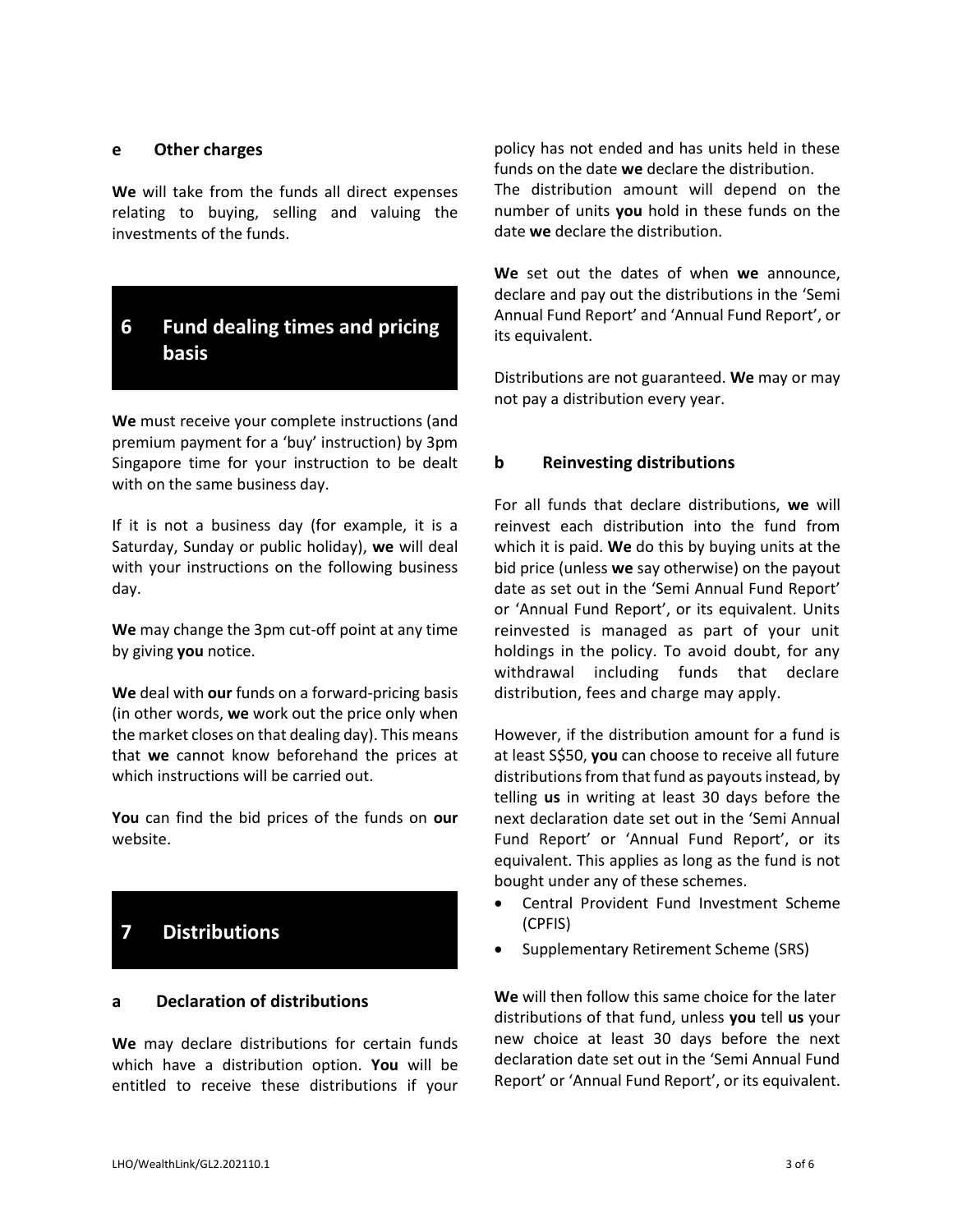### **8 Special circumstances**

**We** may suspend all transactions on a fund. Transactions include new applications to the fund, top-ups, switching, and cashing-in.

**We** reserve the right to delay the computation of prices for up to 30 business days, from the date of receipt of a written notice requesting for such transactions.

**We** may do this in the interest of investors and in exceptional circumstances. Reasons for suspending transactions usually fall into these few broad categories.

- Natural disasters, market closures, or the introduction of new exchange controls or laws in countries in which a fund has considerable investments, making valuation impossible or difficult.
- Liquidity issues, when a very large number of investors unexpectedly want to cash in their units at the same time or when asset values fall sharply and trading in the capital markets dries up, so assets cannot be sold to meet payouts (for example, during the 2008/2009 credit crisis).
- When one of the main organisations involved in operating the fund closes down, the fund may then suspend temporarily until a new organisation takes over.
- When funds are being wound up or merged with another fund.

In exceptional circumstances, if **we** believe it is in the best interests of all the investors in the fund, **we** may create new funds, or close or merge the funds by giving **you** notice.

If **we** close any fund, unless **you** tell **us** otherwise in writing, **we** will reinvest the **cash-in value** in any of **our** funds which have investment aims similar to the funds which have been closed.

**We** will decide on how to manage the funds and choose the investments of the funds and the fund managers. **We** may change the investment aims, focus and approach, and fund managers of any funds by giving **you** notice.

### **9 Your policy cover - what you need to be aware of**

#### **a Suicide**

If the insured commits suicide within one year from the **cover start date**, **we** will only pay the **cash-in value**.

#### **b Accidental death benefit**

**We** will not pay the **accidental** death benefit if **accidental** death is caused directly or indirectly by:

- deliberate acts such as self-inflicted injuries, suicide or attempted suicide;
- unlawful acts, provoked assault or deliberate exposure to danger;
- the effects of alcohol, drugs or any dependence;
- illnesses, psychological conditions or eating disorders;
- heat stroke;
- a bad reaction to drugs or medication;
- the effects of viruses (for example, dengue), bacteria or diseases;
- the negative effects or complications of medical and surgical care;
- treatments aimed at improving appearance, such as cosmetic surgery or any treatment relating to a previous cosmetic treatment;
- radiation or contamination from radioactivity;
- being in any aircraft, except as a fare-paying passenger in a commercial aircraft, or during military operations in peacetime;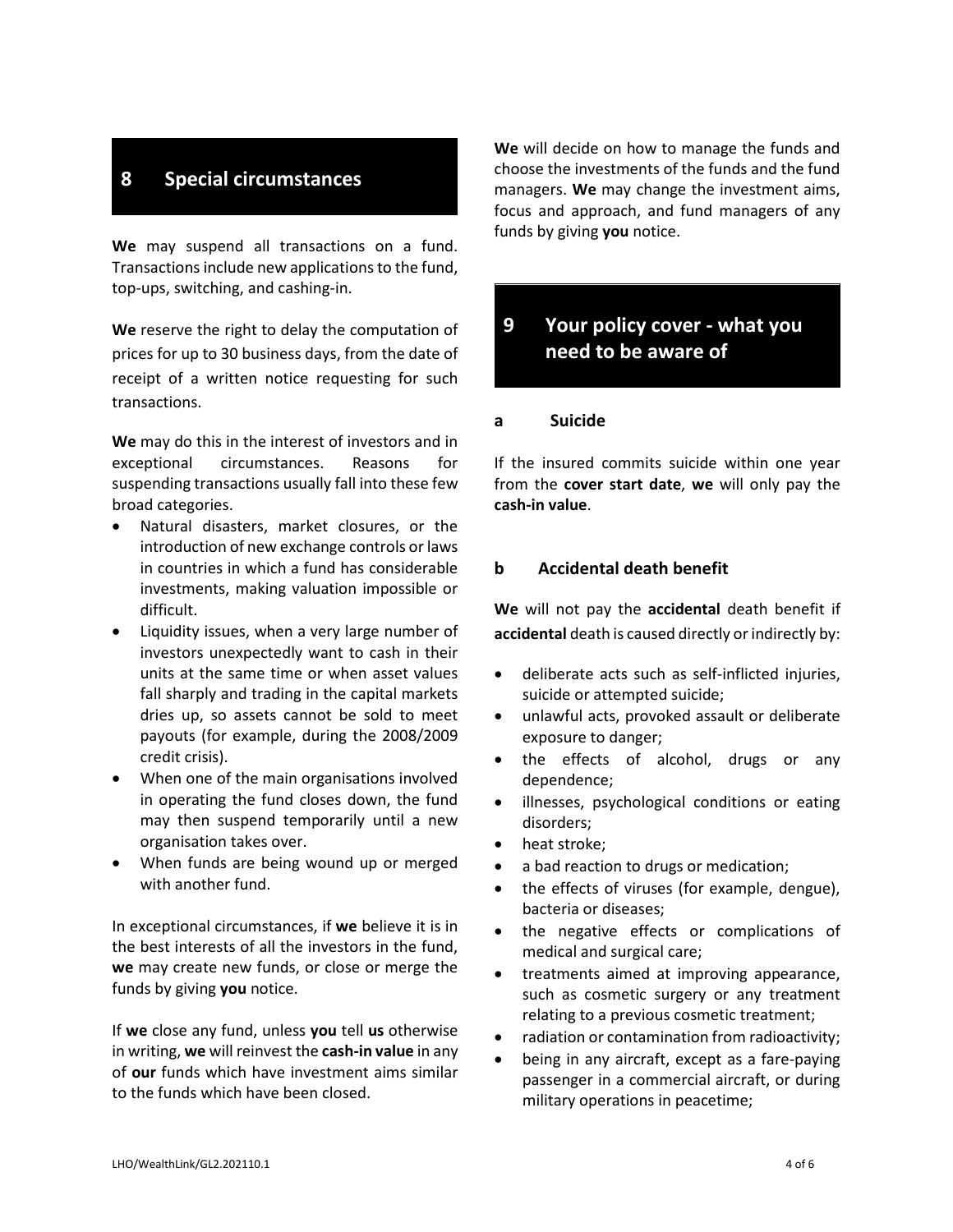- military, air force or naval operations, except when carried out in peacetime;
- warlike operations (whether war is declared or not), war, invasion, riot or any similar event;
- an **accident** which happens outside of Singapore, if the insured has been outside Singapore for more than 180 days in a row at the time of the **accident**; or
- an **act of terrorism**.

#### **c Making a claim**

To make a claim for death benefit, **we** must be told within six months after the insured's death.

If this policy provides for **accidental** death or **accidental TPD** benefit, **we** must be told within thirty days after the insured's death or **TPD.** If **you** tell **us** after the thirty days, **we** will not pay the claim for **accidental** death or **accidental TPD** benefit.

### **d Transferring the legal right of the policy**

**You** cannot assign (transfer) this policy unless **you**  tell **us** in writing and **we** agree to the assignment.

### **e Excluding third party rights**

Anyone not directly involved in this policy cannot enforce it under the Contracts (Rights of Third Parties) Act (Chapter 53B).

### **f Supplementary Retirement Scheme (SRS), Central Provident Fund Investment Scheme (CPFIS)**

If premiums for this policy have been paid with funds from the SRS or CPFIS account, this policy will follow the SRS or CPFIS regulations, which include the following.

- **You** cannot take a loan from the policy or assign (transfer) the policy.
- **We** will make all payments, except the death benefit, to the policyholder's SRS or CPFIS account.

### **10 Definitions**

**Accident** and **accidental** mean an unexpected incident that results in an injury or death. The injury or death must be caused entirely by being hit by an external object that produces a bruise or wound, except for injury or death caused specifically by drowning, food poisoning, choking on food, or suffocation by smoke, fumes or gas.

**Act of terrorism** means an act (which may or may not include using or threatening to use force or violence) by any person or group, committed for political, religious, ideological or similar purposes, with the aim of influencing any government or to put the public, or any section of the public, in fear.

**Cash-in value** means the **policy value** less any fees and charges **we** may take.

**Cover Start date** means the date:

- **we** issue this policy;
- **we** issue an endorsement to include or increase a benefit; or
- **we** reinstate this policy;

whichever is latest.